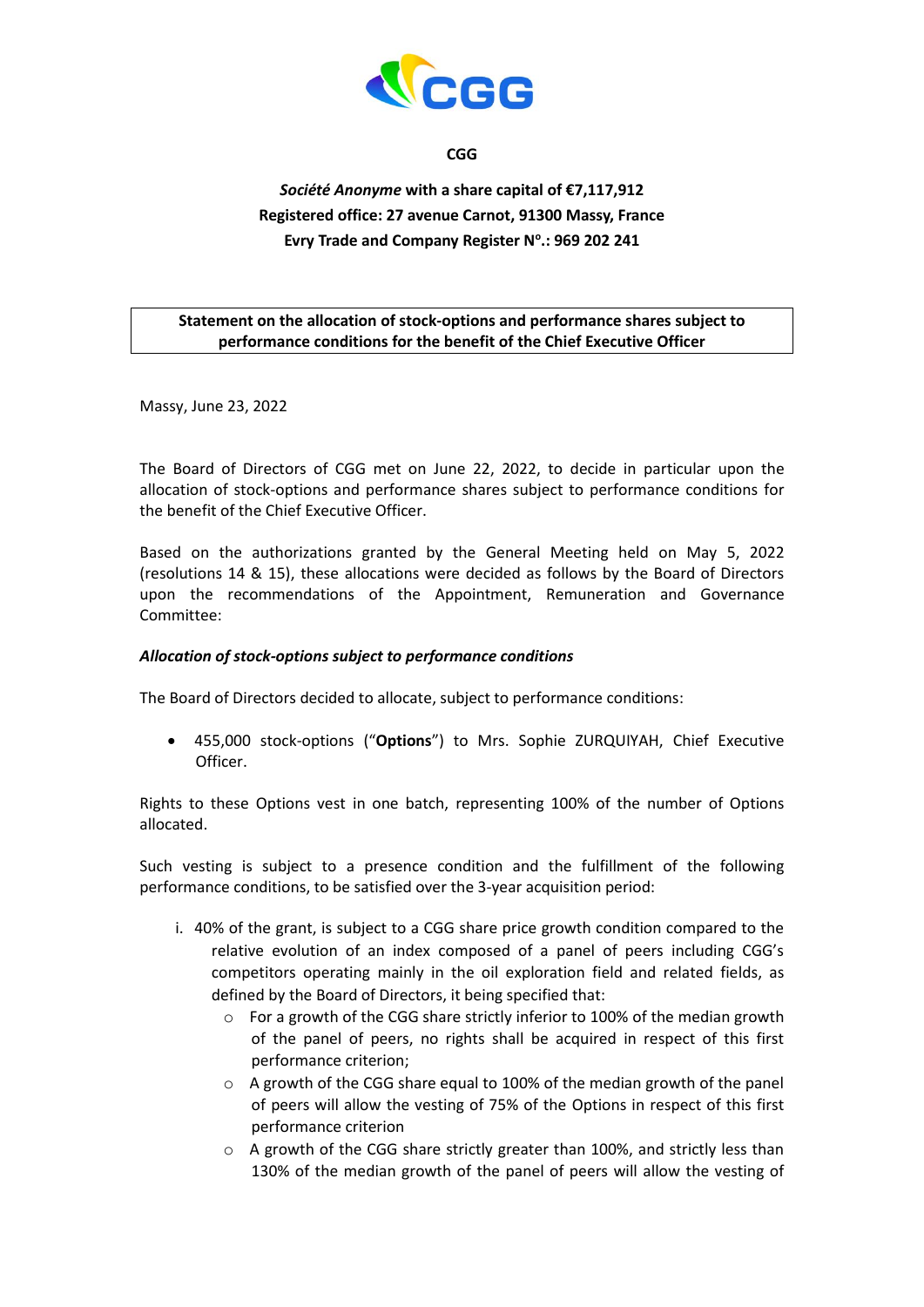75% to 100% of the Options on the basis of a linear acquisition scale, in respect of this first performance criterion

- o A growth greater than or equal to 130% of the median growth of the panel of peers will allow the vesting of 100% of the Options in respect of this first performance criterion.
- ii. 20% of the grant, is subject to a condition related to the achievement of a Free EBITDA target: in case this objective is not achieved, no rights shall be acquired in respect of this second performance criterion;
- iii. 20% of the grant, is subject to a condition related to the achievement of an average net debt on EBITDAs target: in case this objective is not achieved, no rights shall be acquired in respect of this third performance criterion;
- iv. 20% of the grant is based on the achievement of an Environment, Social and Governance (ESG) objective: in case this objective is not achieved, no rights shall be acquired in respect of the third performance criterion. This ESG objective is made up of the following criteria:
	- $\circ$  Environmental up to 40%: including, but not limited to, demanding objectives in terms of reduction of greenhouse gas emissions, energy efficiency and use of renewable energy,
	- o Social up to 40%: including, but not limited to, objectives of diversity and inclusion and engagement of the group's employees,
	- o Safety up to 20%: including, but not limited to, the incident rate.

The maximum vesting rate for each performance criterion may not exceed 100% of the share of the criterion. Thus, the maximum vesting rate may not exceed 100% of the allocation.

The subscription price of these Options is set at €1.05, which corresponds to the average of the closing share market price over the twenty stock market sessions preceding the Board of Directors' meeting held on June 22, 2022.

The Options have an eight-year duration.

## *Allocation of shares subject to performance conditions*

The Board of Directors decided to allocate, subject to performance conditions:

• 455,000 shares subject to performance conditions ("**Performance shares**") to Mrs. Sophie ZURQUIYAH, Chief Executive Officer.

Rights to these Performance shares vest in one batch representing 100% of the number of shares allocated. The Performance shares are definitively allocated to the Chief Executive Officer at the end of 3-year acquisition period, subject to a presence condition and the fulfillment of the following performance conditions:

- i. 40% of the grant is based on the achievement of a Free EBITDA target: in case this objective is not achieved, no rights shall be acquired in respect of this performance criterion;
- ii. 40% of the grant is based on the achievement of an average net debt on EBITDAs target: in case this objective is not achieved, no rights shall be acquired in respect of this second performance criterion.
- iii. 20% of the grant is based on the achievement of an environment, Social and governance (ESG) objective: in case this objective is not achieved, no